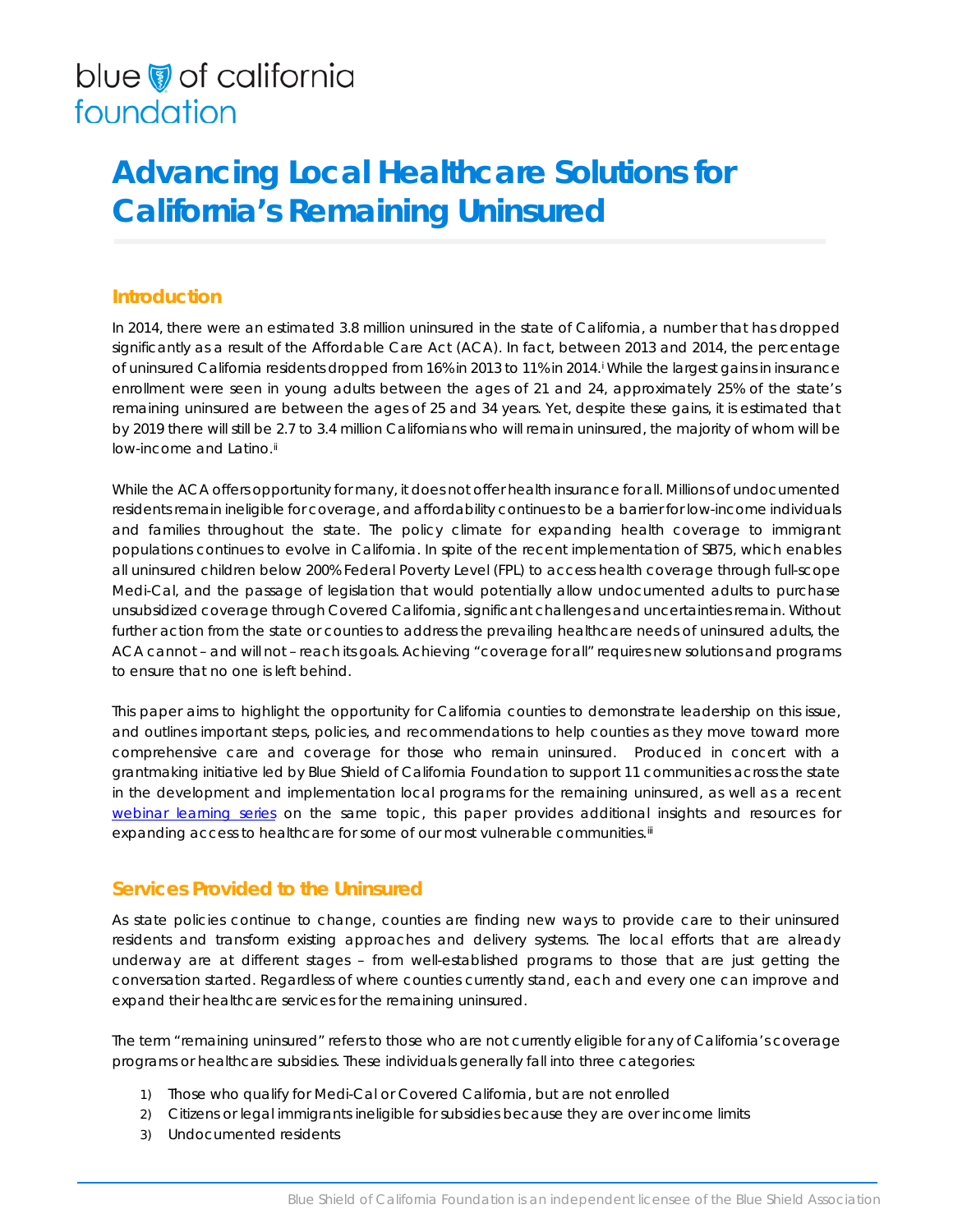For those who are eligible for Medi-Cal, or subsidized coverage under Covered California, the most costeffective way to meet their healthcare needs is by enrolling them in the program for which they are eligible. Counties may need to enhance their enrollment assistance efforts, address administrat[iv](#page-8-3)e barriers<sup>iv</sup>, or improve community outreach and education to reduce this sub-group of eligible Californians who still remain uninsured. While that is an important first step, this paper will focus more on potential coverage solutions for low-income individuals who are *not eligible* for any other program (e.g., undocumented residents).

As counties begin this important work, there are a number of elements that must first be clearly examined and understood:

## **1. Demographics**[v](#page-8-4)

Roughly one-quarter of California's uninsured population is made up of individuals who qualify for subsidies or state programs, but are not currently enrolled. Among adults, the most common reason cited for not enrolling is the perceived cost of insurance being too expensive.[vi](#page-9-0)

Projections suggest that the largest group, however, is California's undocumented residents – who account for up to half of the total uninsured population. These individuals do not qualify for any of California's coverage programs or healthcare subsidies. Though estimates vary significantly, we do know that the majority are of Latino or Asian/Pacific Islander descent,



are male, and that they are concentrated in Southern California and the Bay Area.<sup>[vii](#page-9-1)</sup> In order to best meet their individual communities' needs, counties should begin by making efforts to understand the total number and unique demographics of their undocumented residents.

## **2. Available Services**

Even for geographic regions that do not have a program in place to address the healthcare needs of their uninsured residents, under the Emergency Medical Treatment & Labor Act**,** counties are required to ensure that emergency services be publicly available, regardless of a patient's immigration status or ability to pay.[viii](#page-9-2) However, this type of episodic care is often expensive and does not encourage consistent access to primary care and preventive services.

Many communities already provide access primary care through free clinics, county-run clinics, and/or Federally Qualified Health Centers that serve low-income and uninsured families and individuals. In addition, there are programs that offer coverage for specific services, including restricted Medi-Cal, which covers emergency and stabilization services as well as maternal healthcare for undocumented residents who are otherwise ineligible for full-scope Medi-Cal.

## **3. Policy Opportunities**

At the state and county levels, decisions on how to address the needs of the remaining uninsured are being made in a changing and dynamic policy environment. Counties must continuously monitor existing and pending policy opportunities and be aware of some of the key policy drivers affecting their work. These include: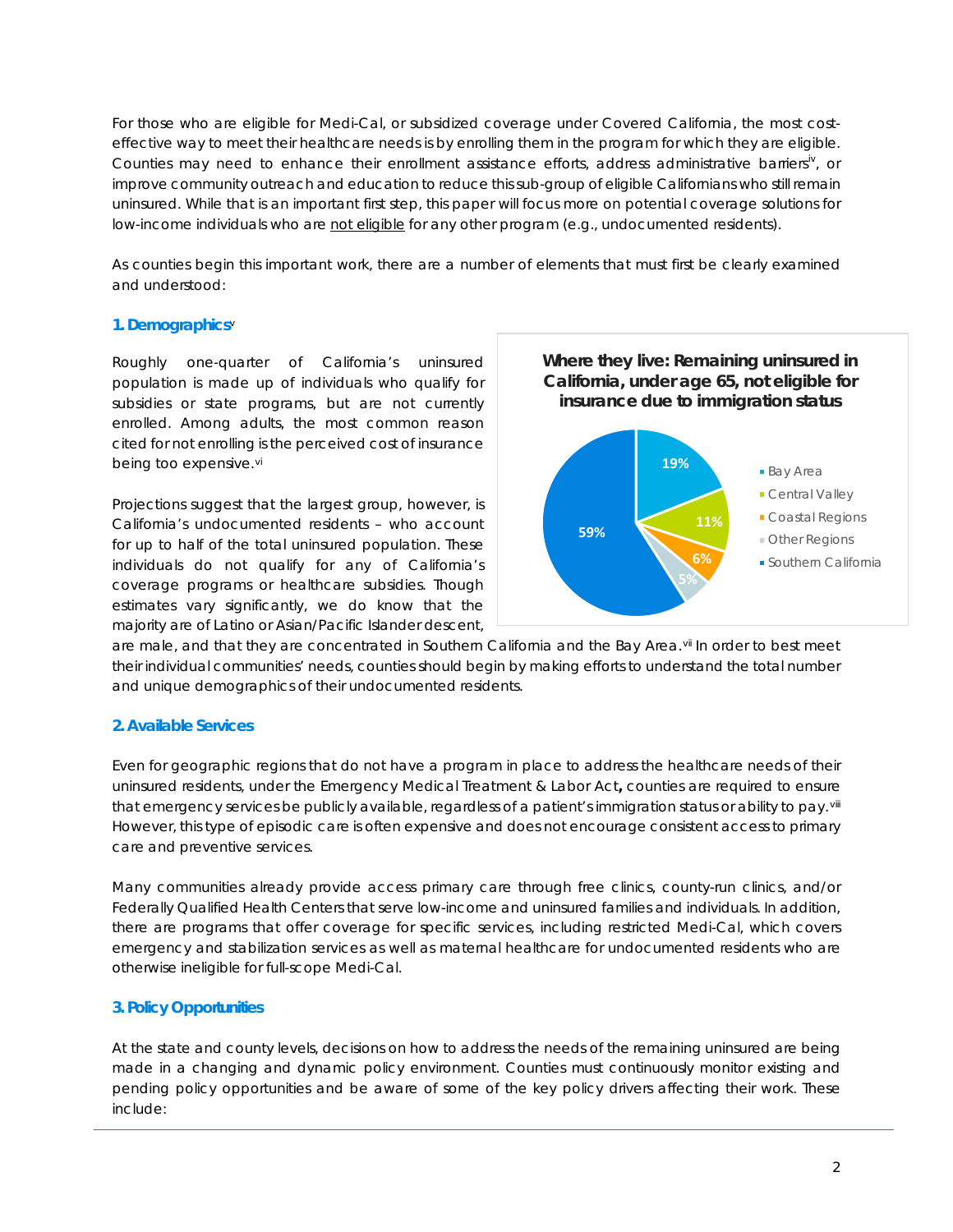- **Federal Immigration Policy –** As of July 2016, the Supreme Court issued a split-decision on a court order that has blocked implementation of the President's Deferred Action for Parents of U.S. Citizens and Lawful Permanent Residents (DAPA) program and expansion of the Deferred Action for Childhood Arrivals (DACA) program. Several efforts are underway challenging the legality of this court order. If ultimately overturned, the order would have the potential to extend state Medi-Cal benefits to an additional 360,000-500,000 Californians.<sup>[ix](#page-9-3)</sup>
- **Medicaid Waiver –** In December 2015, California received approval for a five-year renewal of the state's Medicaid Section 1115 Waiver, known as Medi-Cal 2020.<sup>[x](#page-9-4)</sup> The waiver features four core programs, including the development of a global payment methodology that would incentivize public hospitals and clinics to deliver quality, coordinated care to the uninsured, with an emphasis on prevention.
- **SB75 (Medi-Cal for All Children) –** In June 2015, Governor Brown signed SB75 into law, which expands fullscope Medi-Cal eligibility to all children under the age of 19 in families with incomes up to 266% federal poverty level, regardless of immigration status. The program took effect on May 16, 2016, offering coverage for an estimated 250,000 children in the state.
- **SB10 (Covered California Access) –** Signed by Governor Brown in June 2016, SB10 paves the way for California to request a waiver to allow undocumented residents to purchase unsubsidized coverage through Covered California.

## **4. Legal Context**

Decisions regarding California's remaining uninsured population are largely being made at a county level, instead of at the state level. This is due to Section 17000 of California's Welfare and Institutions Code[xi](#page-9-5), which states that *"counties hold the responsibility to assure that medically indigent residents have access to healthcare services".* Each county interprets this responsibility differently in terms of income threshold, scope of services, reasonable cost, and documentation status.[xii](#page-9-6) County programs are also legally

## **County Medical Services Program (CMSP) eligibility and benefits changes**:

In early 2016, the CMSP program enacted several changes to eligibility and benefits for this program, which is available to uninsured residents in 35 counties in California. Changes include:

Eligibility:

- Increased eligibility from 200% FPL to 300% FPL
- Modified assets testing for those above 138% FPL, and eliminated testing for those below 138% FPL
- Reduced share of costs for beneficiaries: eliminated for those below 138% FPL and reduced by 75% for those above 138% FPL

Benefits:

- 3 combined primary care/specialty care visits, a range of diagnostic tests, and up to \$1,500 in prescription drug coverage during each CMSP enrollment term
- No cost to participants for covered healthcare services, and limited copayments for prescription drugs

## **Note: These changes do not impact undocumented residents below 138% FPL.**

limited to their defined county network and are not allowed to provide medical assistance to individuals outside of that network (for example, if an Alameda County resident is enrolled in the Health Program of Alameda County and is in an accident in San Francisco, services provided in San Francisco would not be covered). This paper emphasizes the benefits of developing county programs that are separate from the §17000 obligation, which is often already met through episodic care available through "sliding fee scale" or "ability to pay" programs.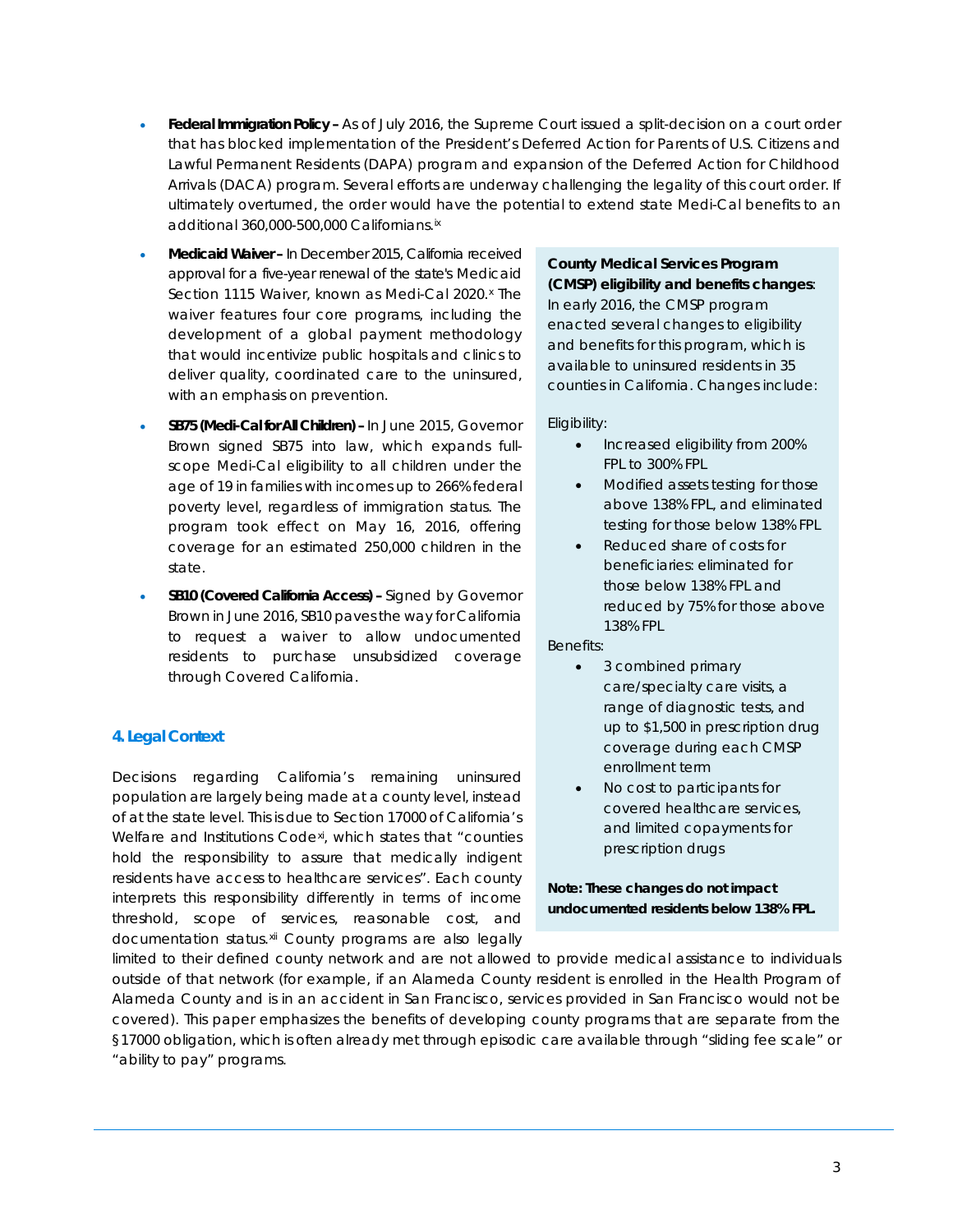## **5. Environmental Scan of the Remaining Uninsured**

As counties begin to move toward more comprehensive healthcare solutions for their uninsured residents, stakeholders should start by identifying and understanding the local population as well as existing resources available to serve those who do not qualify for full-scope state-level coverage programs. This step includes a landscape analysis of:

- Where the remaining uninsured are utilizing emergency and high-cost inpatient services;
- The number of Federally Qualified Health Centers, free clinics, volunteer medical services, and nonprofit hospitals that provide primary care to the uninsured;
- Existing relationships among public and county hospitals and primary care providers;
- Benefits provided to hospitals by the county government (for example, land use or buildings);
- Specialty networks for the Medi-Cal population and volunteer services offered to the remaining uninsured; and
- First-hand perspectives from patients and families regarding what healthcare services they most value and prioritize.

Counties will also need to assess their financial and available planning resources. These may come from the county board or health department, or from community **Strategies to understand the needs of the remaining uninsured – Sonoma and Marin:** Covered Sonoma recently concluded a study of the remaining uninsured using ACS and CHIS data, along with clinic utilization data. Sonoma also surveyed nearly 300 undocumented residents living in the county to assess access gaps and disparities in care, ultimately informing the target population for its program.

The Marin Access to Care Collaborative (MACC) recently completed a series of focus groups with Spanish-speaking residents of Marin County, 60% of whom were uninsured. The focus groups examined health-seeking behaviors, experience in accessing care, unmet health needs, care improvements, and access priorities among this population.

stakeholders. In either case, it is useful to bring county and community stakeholders together and collaborate towards a common mission.

| <b>Need</b>                                                                                                                                                                                                                                                                                                                                                                                                                   | <b>Available Resources</b>                                                                                                                                                                                                                                                                                                                                                                                                                               |                                                                                                                                                                                                                                                                                   |
|-------------------------------------------------------------------------------------------------------------------------------------------------------------------------------------------------------------------------------------------------------------------------------------------------------------------------------------------------------------------------------------------------------------------------------|----------------------------------------------------------------------------------------------------------------------------------------------------------------------------------------------------------------------------------------------------------------------------------------------------------------------------------------------------------------------------------------------------------------------------------------------------------|-----------------------------------------------------------------------------------------------------------------------------------------------------------------------------------------------------------------------------------------------------------------------------------|
| Estimate of how many<br>people remain uninsured.<br>How many of the remaining<br>uninsured are eligible for<br>other programs (Medi-Cal,<br>Covered California, etc.)<br>versus those who are<br>ineligible?<br>What are the existing<br>resources for the "ineligible"<br>remaining uninsured (county<br>clinics, FQHCs, free clinics,<br>$etc.$ )?<br>What is an appropriate<br>income threshold to expect<br>cost-sharing? | Financial<br><b>Existing General Fund or</b><br>$\bullet$<br>remaining Realignment<br>dedicated through contracts or<br>department budget for indigent<br>care<br>Potential for reimbursement if<br>additional funding spent based<br>on AB 85 for formula-based<br>counties<br>Hospital charity care that could<br>$\bullet$<br>be directed to coordinated<br>program<br>Potential to tax<br>$\bullet$<br>Opportunities through Medi-Cal<br>2020 waiver | Planning<br><b>Board of Supervisor</b><br>support<br>Capacity of various<br>players including County,<br>Managed Care Plan(s),<br>Hospital, and/or clinic<br>consortium<br>Community stakeholders-<br>have stakeholders come<br>together to support and<br>advocate for services? |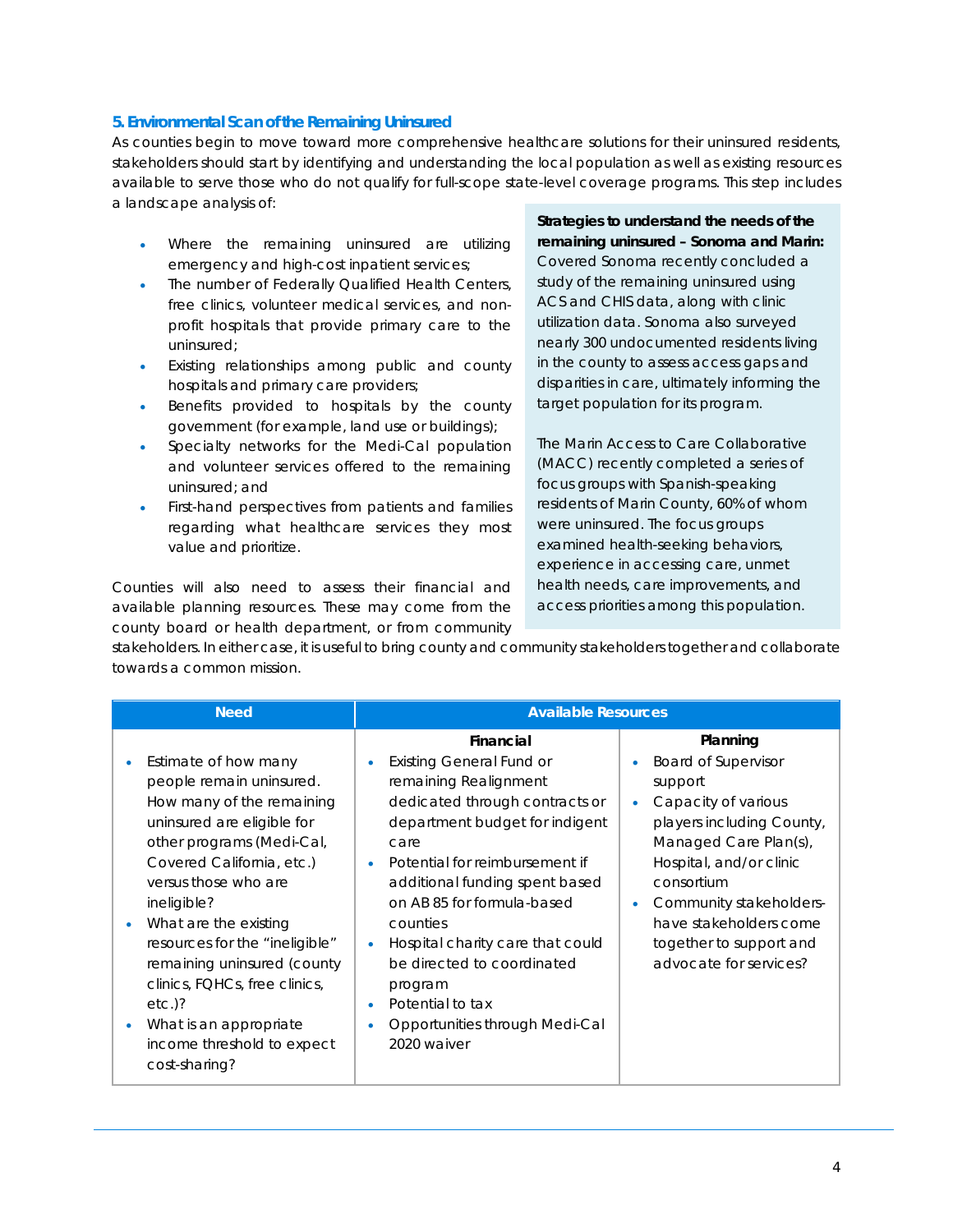# **Building a Local Program**

Moving from episodic care for the uninsured towards more comprehensive coverage that emphasizes prevention and population-level health management would help reduce costs and achieve a healthier California overall. In some California counties, there is still limited support for the provision of healthcare services to undocumented residents. However, survey findings show that most California voters are in favor of providing primary care over emergency services – regardless of a patient's immigration status – and more than four out of five would support greater access to preventive care to reduce costs and limit the spread of disease. [xiii](#page-9-7) Research also shows that undocumented immigrants visit the emergency room less often than U.S. citizens, and when they do utilize emergency services, they often delay seeking care until they are critically sick.[xiv](#page-9-8)

Once a county has a clear view of current needs and resources and understands the existing safety net, specific decisions must be made about how coverage or covered services will be provided. These decisions include: funding sources and budget, eligibility, scope of services, provider network, provider payment structure, enrollment, quality improvement, and administration.

## **1) Funding Sources and Budget**

## Funding sources

Established programs already have general funds dedicated to basic healthcare services and care coordination; however, there are additional ways to put a program together, or enhance an existing program, through some combination of the following financial resources:

- Local tax initiatives
- Community benefits programs
- Clinic grants
- Contributions from private hospitals<sup>[xv](#page-9-9)</sup>
- Premiums or cost-sharing
- Billing to maximize available resources such as restricted Medi-Cal, presumptive Medi-Cal, FamilyPACT, MAA, etc.
- Remaining health realignment funding<sup>[xvi](#page-9-10)</sup>

## Budget

Establishing the true cost of care is very difficult, and counties with coordinated programs do not generally contract for healthcare services at rates that would fully cover all costs because there are other funding streams that exist. In addition, many county programs include services that are not specifically tied to a budget dedicated to the uninsured, but are instead included within broader county hospital or county health department budgets. While it can be tempting to try to establish the true cost of programming before starting or expanding, this is a task that may be prohibitively difficult. Few of the counties consulted in this project knew the full cost of serving the uninsured, but most can report on contracted amounts for specific services.

#### **Local tax initiative – Santa Clara and Alameda:**

In November 2012, Santa Clara County passed a one-eighth-cent sales tax to be put in place for ten years. Since implementation, it has generated approximately \$45 million annually for county programs, including Santa Clara Valley Medical Center, youth-focused initiatives, and public health campaigns. While these efforts are not mandated, the wellbeing of all residents is a priority for the Board of Supervisors, which awarded a \$10 million grant to clinics in the Community Health Partnership from the funds that were raised through the tax initiative.

In June 2014, Alameda County passed Measure AA to reauthorize a 0.5% sales tax until 2034. The tax currently generates approximately \$100 million per year for improving healthcare services in the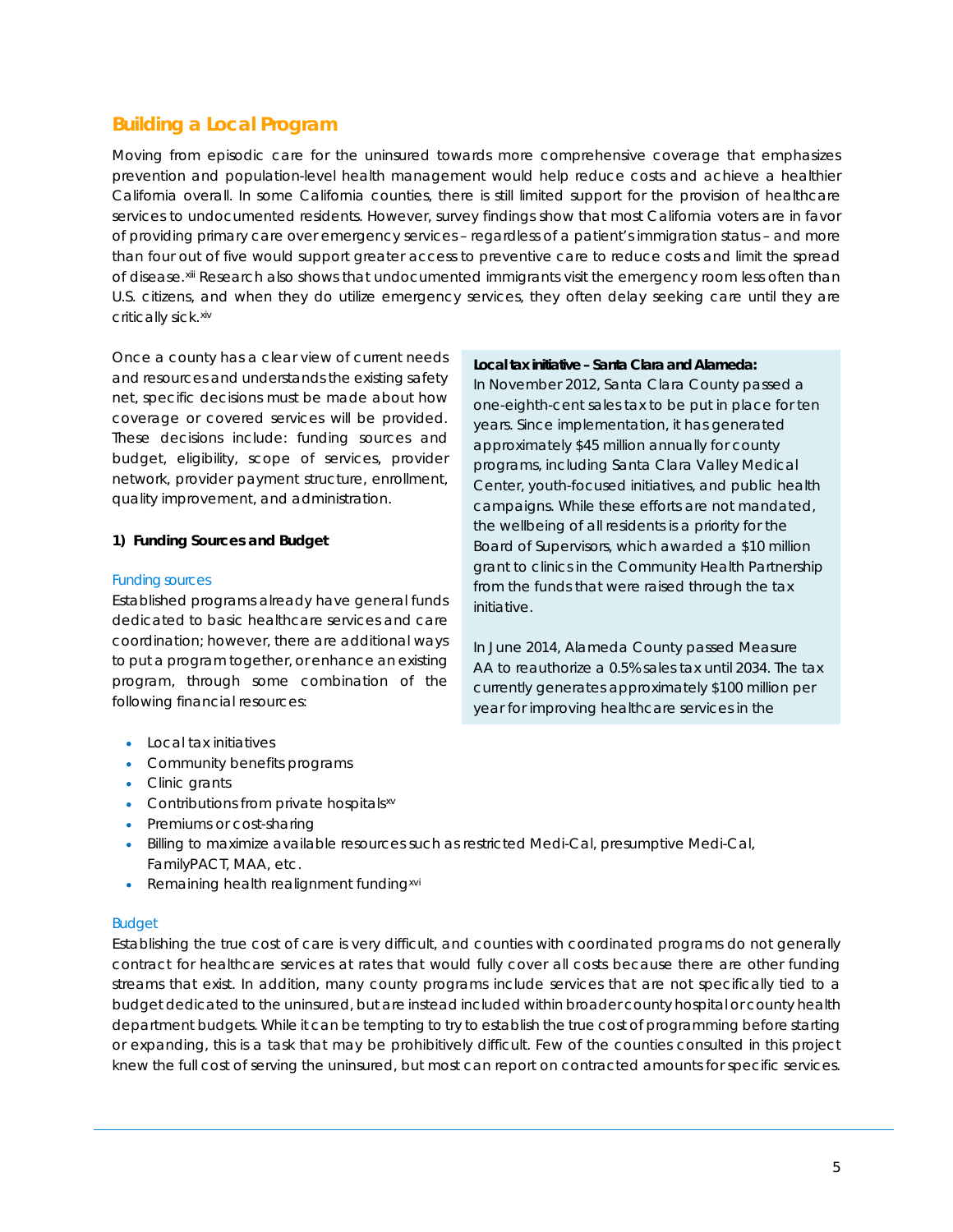One way counties can approach the budgeting process is to first understand available resources, establish eligibility criteria and develop a target number of enrollees, and incrementally grow the program there. Once a program has been established, utilization data and demand can then be tracked to continually assess whether scope and eligibility should be changed or additional resources allocated.

### **2) Eligibility and Scope of Services**

#### Eligibility criteria

In order to ensure efficient use of services, counties will need to establish clear criteria for determining who is eligible, and for which services. Generally, counties that have implemented

#### **Innovative funding – Contra Costa:**

In 2009, Contra Costa County stopped including undocumented immigrants in their indigent health program because of budget constraints. County stakeholders, part of the Access to Care Stakeholder Collaborative, came together to develop an alternative solution to serve the remaining uninsured. Those involved included key members of the County Health Services and County Health Plan, community health centers and consortium, and representatives from each major hospital. In the fall of 2015, after a successful advocacy effort, a total of \$1M was secured from the community to support healthcare services for approximately 3,000 undocumented adults.

programs restrict the scope of services to residents of the county. Additional restrictions can also be made based on income (thresholds based on FPL), and eligibility for other programs.

In order to use resources effectively, most counties do not allow those who are eligible for full scope Medi-Cal to enroll in additional county programs. There are, however, a handful of counties that encourage enrollment in restricted scope Medi-Cal as a complement to their separate coverage program. At least two counties currently allow uninsured residents who are eligible for Covered California, but not enrolled, to enroll in their coordinated county programs. Both of these counties are tracking the enrollment of these individuals over time to determine whether it makes sense to maintain this option and approach.

#### Scope of services

Within any program, the scope of services that are included can range from very comprehensive (similar to the services covered under Medi-Cal) to much more limited (just primary care or certain specialty services). The more comprehensive the program is, more effective it will be in improving the overall health of the community; however, starting with services that emphasize prevention is a step in the right direction. From the outset, the scope of the program should explicitly say whether any out-of-network costs will be covered (most county programs do not cover these costs).

#### **Access to specialty services – Monterey:**

It is estimated that between 30,000 and 50,000 Monterey County residents have no health insurance. The Monterey County Health Department and local safety net clinics still provide access to care for this population, however no funding was previously available to support specialty or other critical services. In September 2015, the County Board of Supervisors set aside \$500,000 for a pilot project to provide specific pharmacy, laboratory, and radiology services for their uninsured patients. As of May 2016, nearly 900 individuals have been enrolled in the pilot.

## **3) Defined Network**

The provider network that serves uninsured residents should be established based upon community resources (including some combination of county hospitals, clinics, public hospitals, private hospitals, and/or private providers). This network should be large enough and sufficiently geographically diverse to accommodate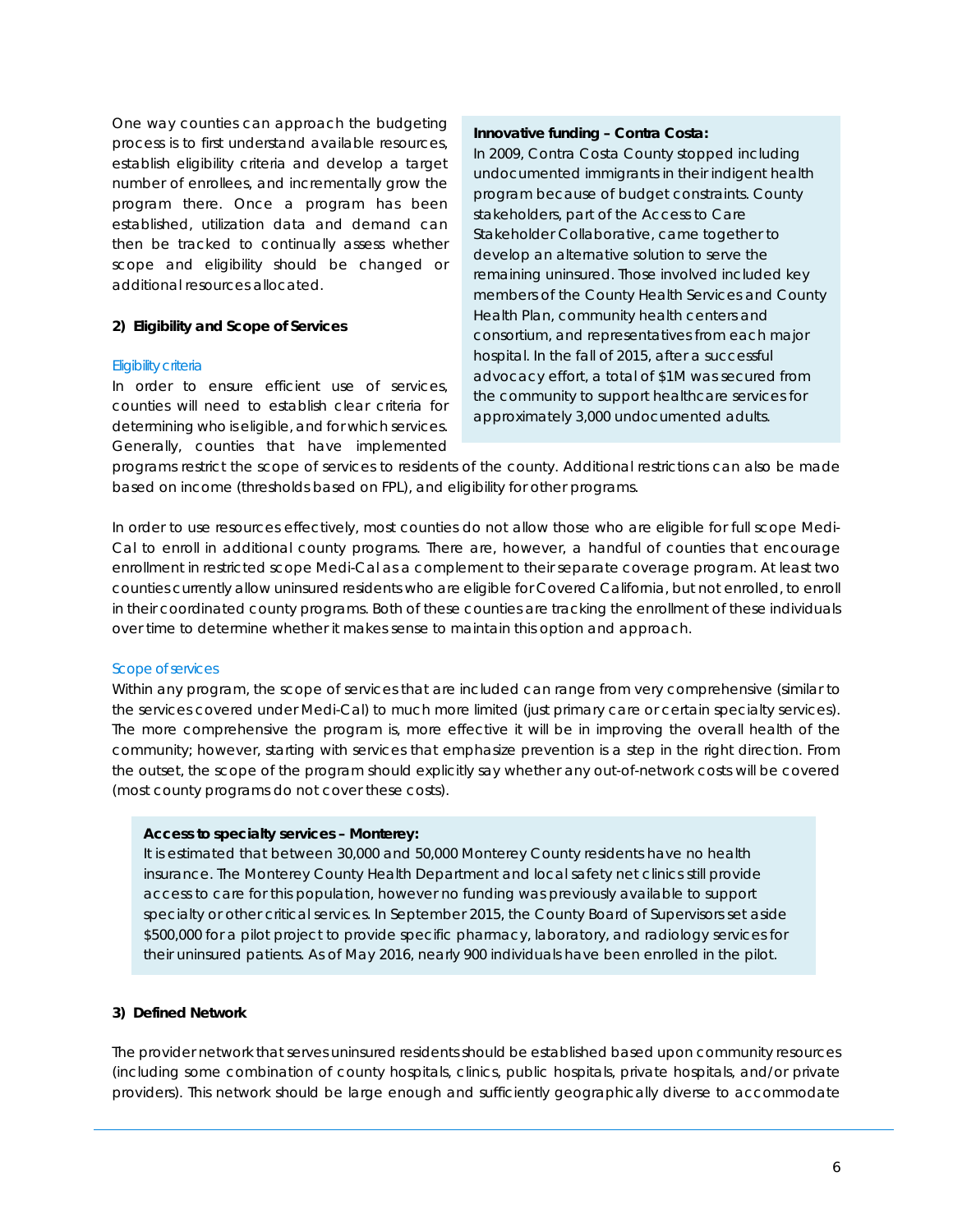both the location and the expected number of people in need of services. Increasing the number of providers within the network may improve access, particularly to culturally and linguistically diverse providers,

but may have a negative impact on network management, including communication between providers.

## **4) Payment Structure**

Once a network has been built, the mechanism for payment must be established. As mentioned before, payment does not necessarily reflect true cost, and clinics are compensated in different ways for the services provided. Some counties have been exploring models for primary care in which reimbursement follows the client (see the sidebar on My Health LA). This model is generally the most effective way to promote preventive care among the uninsured population. In addition, it creates incentives for provider to strive for greater patient satisfaction so that their clients don't move to other clinics. Funding models that follow enrollees also work best if they are tied to outcome measures that ensure that patient receive timely and appropriate care.

Other approaches, such as the model currently used in Alameda County, pay lump-sum contracts to providers to support the safety net's ability to

**Payment-follows-the-client model – Los Angeles:** My Health LA (MHLA) is a no-cost health access program for uninsured residents in Los Angeles County. To qualify for the program, individuals must be age six or older, ineligible for publicly-funded health insurance, and have a household income at or below 138% FPL. MHLA uses a medical home model in which participants select a single community clinic (not a county-operated clinic) as their main source of care. The county then contracts with each clinic and reimburses them on a per-member/per-participant basis to provide primary care. Under the program, the payment follows the client. Clinics are currently paid \$32 per member, per month and also receive funding to support pharmacy services. The total amount will soon be reduced to \$28 per member when the county establishes its own pharmacy plan for the program. The rate was developed based upon the amount the county previously gave to community clinics under a former program, as well as utilization data, and the cost of new and additional services that clinics are being tasked to provide.

provide services to their uninsured residents. This method is simplest administratively, and provides consistent support for coverage, but also limited opportunity to incentivize high-quality care.

Another option is to establish per-visit rates or fee-for-service reimbursement. While this ensures that payment is only tied to the services rendered, there is still limited incentive for the contractor to provide lower-cost preventive services.

Many of the counties that have already established coordinated programs – like Los Angeles, Alameda, and San Mateo – rely on their public hospitals to provide much or all of specialty and inpatient care. In San Francisco, many private doctors and hospitals are part of the network that serves the uninsured population, and provide primary, specialty, and inpatient care to program enrollees.

A number of counties have chosen to focus their reimbursement on primary care. Fresno, for example, does not have an official program for their undocumented residents, but has established a contract with a thirdparty administrator to reimburse hospitals and specialty care providers for services rendered up to a certain amount. Primary care is provided through Federally Qualified Health Centers (not subsidized by the county) who can then use the third party administrator to approve patient referrals for specialty care services.

## **5) Enrollment System**

An enrollment process with a system-of-record is necessary to effectively manage any program designed for the remaining uninsured. If a program does not have a method for tracking and recording its enrolled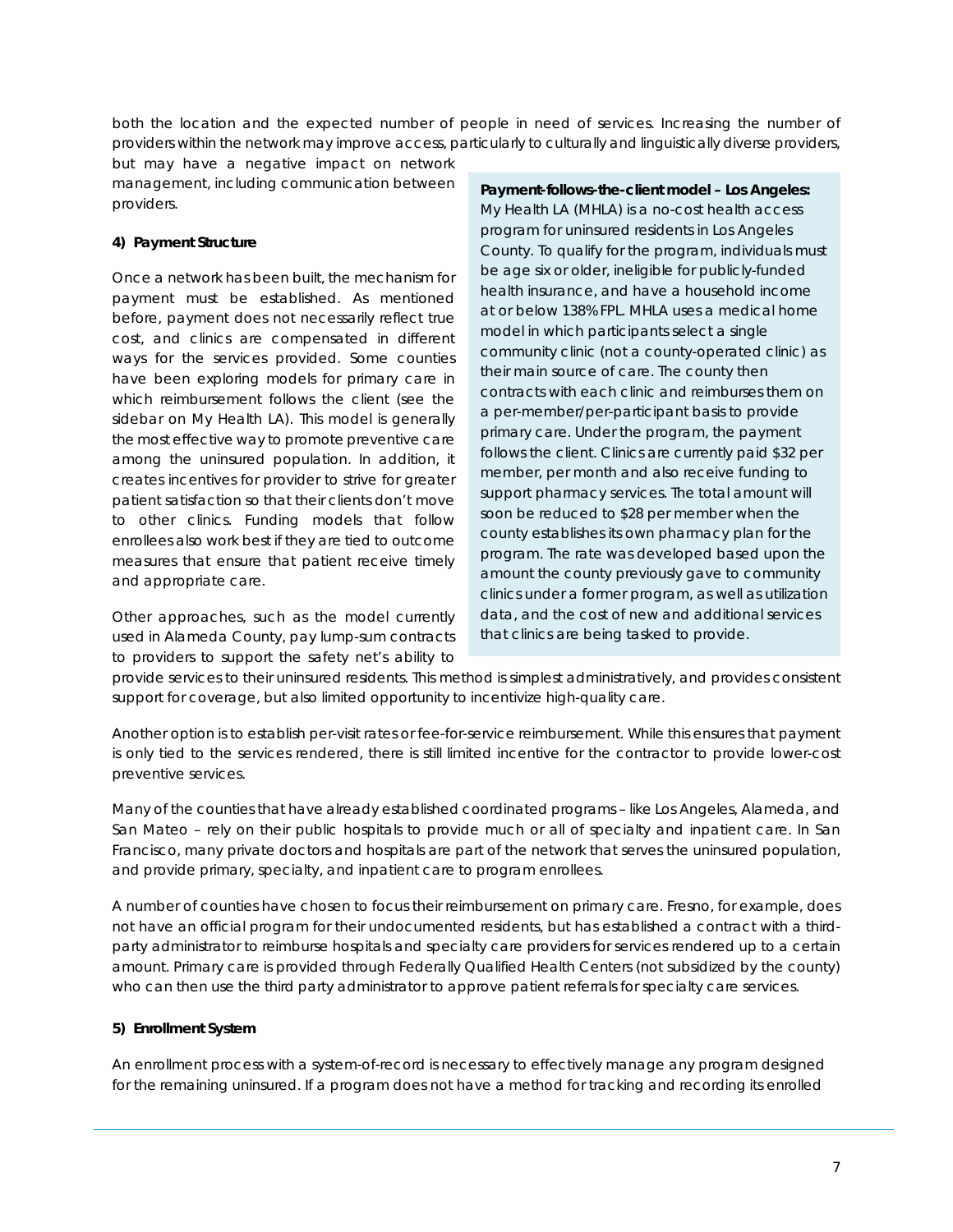members, it's likely only providing episodic care and therefore not effectively managing the healthcare needs of the population.

There are a variety of options for developing both a screening and recording process, and ideally the overall system will:

- 1) Help to enroll clients in the program that is most appropriate for them based on their eligibility and providers' ability to draw-down funding;
- 2) Not require multiple steps or applications for the patient;
- 3) Be inexpensive to maintain; and
- 4) Allow the county to track clients by medical home to inform utilization management and quality improvement efforts.

#### **6) Quality Measures**

Local programs have an opportunity to focus on quality improvement efforts through the collection and analysis of enrollment and utilization data among their uninsured population. This information can be used to improve services, make business decisions, and help counties advocate for ongoing or additional funding for their programs. Based on the experiences of existing programs, counties should work with their local coalitions to establish standardized measures around access, patient experience, services provided, and costs.

Of the counties that have already implemented local

## **Utilizing existing enrollment systems – Fresno:**

Fresno County has approved funding for specialty care for the remaining uninsured. It is not a program, but a contract with a thirdparty administrator, Advantek, to reimburse hospitals and specialty care providers for services rendered up to a cap. The county requires that individuals go through a Medi-Cal application and get prequalified for Restricted Medi-Cal in order to be eligible for the specialty care services offered.

#### **Aligning enrollment systems – San Mateo:**

San Mateo County has established a system whereby all uninsured adults that enroll in its local program, Access and Care for Everyone (ACE), are simultaneously enrolled in restricted Medi-Cal. To do this, the county has structured its application for ACE to mirror the Restricted Medi-Cal application. The county has also aligned its systems to enable a turnaround time of approximately 24 hours for application approval.

programs, San Francisco has successfully established these measures for its Healthy San Francisco program and produces an annual report that is available to the public. The program has found that limitations do exist in the way that data is collected and reported, particularly around enrollees who receive services outside of the program's established provider network.

#### **Choosing metrics that complement existing measurement requirements – Alameda:**

Alameda County has recently adopted *quality* measures for its program, HealthPAC, to complement existing utilization measures. To arrive at this set of metrics, the county has identified existing quality metrics within its provider network, and prioritized and organized these metrics to build on HEDIS measures currently in use for the Medi-Cal population. As a result of this process, the county is collecting data on the following three measures:

- Third next available appointment,
- A1c for individuals with diabetes, and
- High blood pressure.

#### **7) Administration**

A lead program administrator should be identified and made responsible for making payments to providers, customer service, and collecting and analyzing data. Ideally, county programs are not segregated from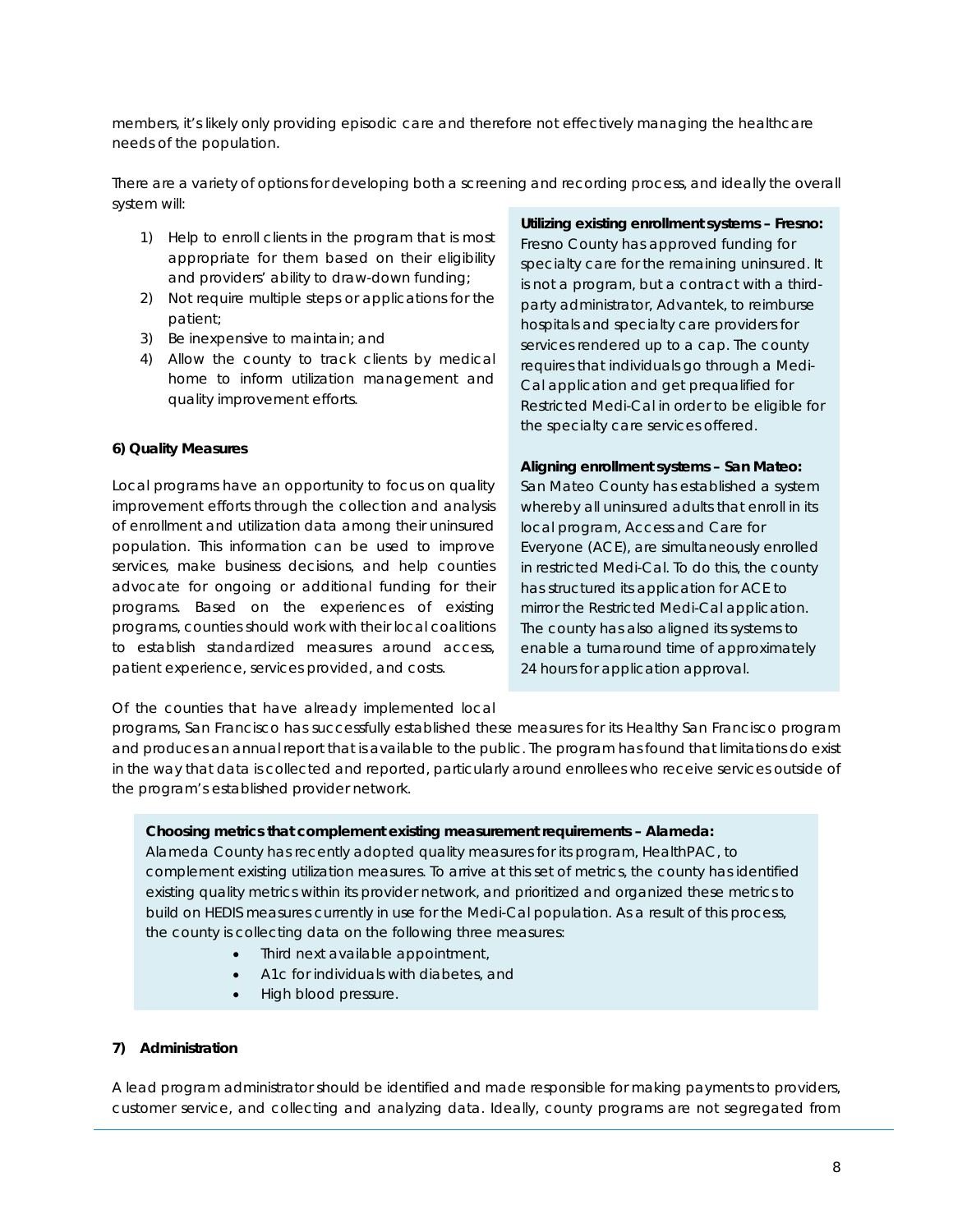other local systems of care, and should be coordinated with Medi-Cal for administrative efficiency as well as to reduce stigma for the uninsured population involved in the program. For example, Santa Clara County's local program, Primary Care Access Program (PCAP) is administered by Valley Health Plan, a county entity, which also manages a commercial plan for county employees and a Covered California plan.

# **Improving Existing Programs**

There is still not a single county in California with a comprehensive program for the remaining uninsured. Existing programs can take steps and make changes to improve in the following critical areas:

- **Breadth of services offered –** While there are county programs that include robust scopes of service for the uninsured, they can still be extended to include dental and vision services. For example, Los Angeles offers a separate dental program, "MHLA Dental", for its uninsured residents and contracts with local clinics to provide dental services to those who are enrolled. And though behavioral healthcare is offered in some counties, these services are often not integrated with broader primary care. Steps should be made to further connect mental health and substance abuse services across providers as part of county programming for the uninsured.
- **Renewals –** As counties implement or expand their programs, patient renewals and retention in will need to be considered. Of recent note are challenges in Los Angeles County, where re-enrollment in MHLA had to be done in person, making it difficult for clinics to contact all of their patients during within the established renewal timeframe.
- **Return on investment –** It will be helpful to have program evaluations that track both costs and savings from the provision of preventive services for the uninsured. While we know that individuals and whole communities benefit from prevention efforts, having this information and evidence of return on investment can help make the business case for further program expansion and support.

## **Moving Forward**

Many low-income Californians continue to lack access to high quality, affordable healthcare – particularly preventive services – due to their exclusion from statewide health insurance options and significant variation in community-level coverage programs across the state. While promising conversations are underway regarding new statewide solutions, county stakeholders must not hold back in moving forward to implement local options and programs in the meantime. California's counties have the potential to not only serve the individuals left out of healthcare reform, but also to help support the entire safety net and contribute to a healthier future for all Californians.

<span id="page-8-4"></span>viii <https://www.cms.gov/Regulations-and-Guidance/Legislation/EMTALA/>

<sup>i</sup> [http://www.chcf.org/~/media/MEDIA%20LIBRARY%20Files/PDF/PDF%20C/PDF%20CaliforniaUninsured2016.pdf](http://www.chcf.org/%7E/media/MEDIA%20LIBRARY%20Files/PDF/PDF%20C/PDF%20CaliforniaUninsured2016.pdf)  $\overline{a}$ 

<span id="page-8-0"></span>ii <http://healthpolicy.ucla.edu/publications/search/pages/detail.aspx?PubID=1363>

iii Funded counties include: Alameda, Contra Costa, El Dorado, Fresno, Los Angeles, Marin, Monterey, Placer, Santa Clara, Solano, and Sonoma.

<span id="page-8-3"></span><span id="page-8-2"></span><span id="page-8-1"></span>iv Under the Affordable Care Act, enrollment was supposed to be streamlined, but in many ways it has become more complicated. Individuals interested in coverage can go through a Covered California Certified Enrollment Counselor (CCCEC) or through their Social Services agencies. CCCECs use CalHEERS and county Social Service departments use SAWS. CalHEERS and SAWS do talk to each other, but there are many technical difficulties. In addition, the streamlined application is long and can be complicated, especially for vulnerable populations like homeless, individuals with unstable housing, or those with a serious mental illness. And while individuals can enroll in Restricted Medi-Cal through either CalHEERS or SAWS, this information is not communicated to county indigent programs. <sup>v</sup> <http://healthpolicy.ucla.edu/publications/search/pages/detail.aspx?PubID=1363>

vi [http://www.chcf.org/~/media/MEDIA%20LIBRARY%20Files/PDF/PDF%20C/PDF%20CaliforniaUninsured2016.pdf](http://www.chcf.org/%7E/media/MEDIA%20LIBRARY%20Files/PDF/PDF%20C/PDF%20CaliforniaUninsured2016.pdf)

vii http://kff.org/report-section/coverage-expansions-and-the-remaining-uninsured-introduction/

ix <http://laborcenter.berkeley.edu/health-daca-dapa/>

<sup>x</sup> [http://www.dhcs.ca.gov/provgovpart/Documents/Waiver%20Renewal/MC2020KCFR\\_032715.pdf](http://www.dhcs.ca.gov/provgovpart/Documents/Waiver%20Renewal/MC2020KCFR_032715.pdf)